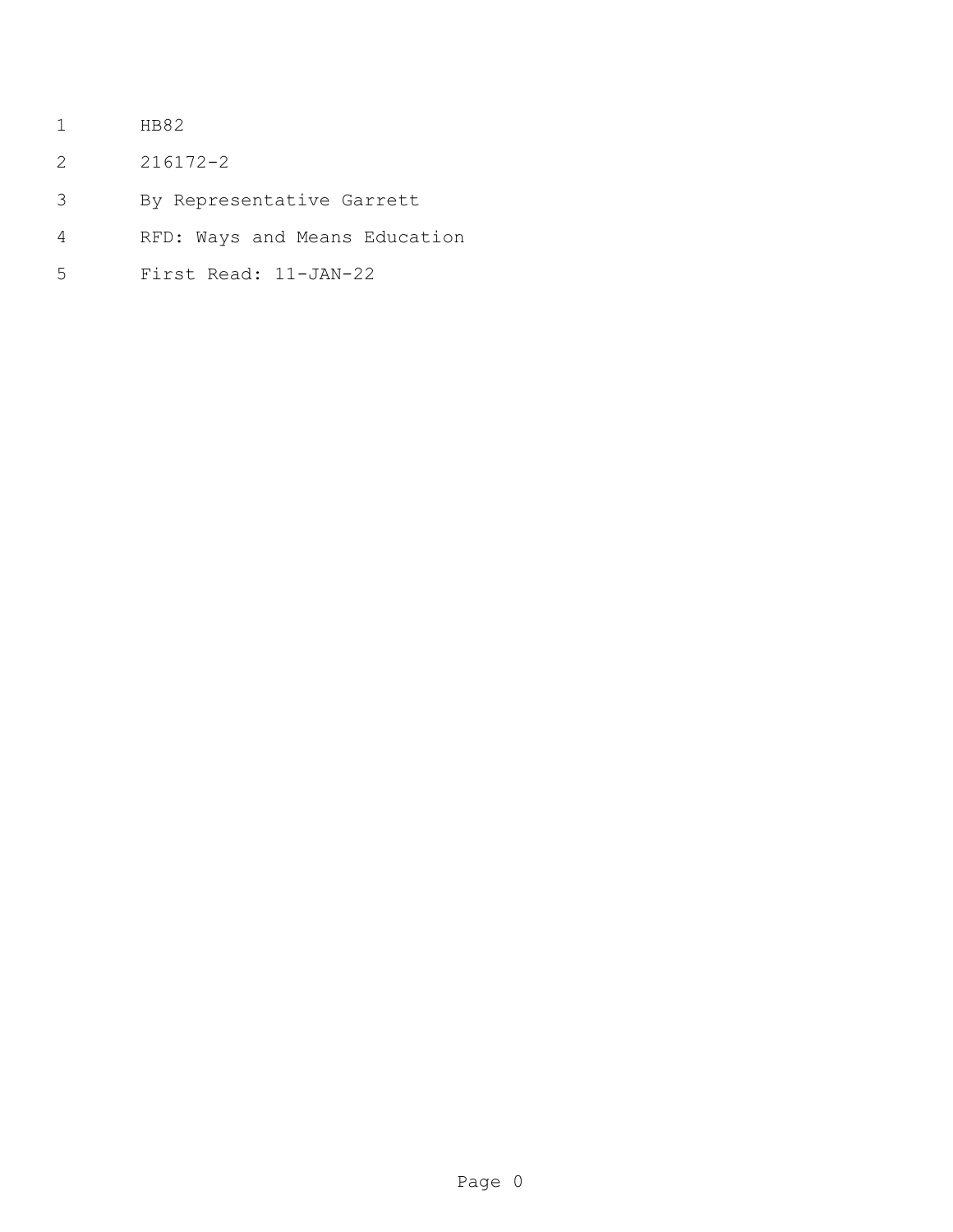| $\mathbf 1$ | ENGROSSED                                                      |
|-------------|----------------------------------------------------------------|
| 2           |                                                                |
| 3           |                                                                |
| 4           | A BILL                                                         |
| 5           | TO BE ENTITLED                                                 |
| 6           | AN ACT                                                         |
| 7           |                                                                |
| 8           | Relating to the Small Business Relief and                      |
| 9           | Revitalization Act of 2022; to provide that for tax years      |
| 10          | ending after the enactment of the federal American Rescue Plan |
| 11          | Act of 2021, any amount of cancellation of indebtness income   |
| 12          | resulting from a loan forgiven under Section 1005 of the       |
| 13          | American Rescue Plan Act shall be exempt from income taxes     |
| 14          | imposed by Chapter 18 of Title 40, Code of Alabama 1975; to    |
| 15          | provide for an extension of the due date for financial         |
| 16          | institution excise tax and corporate income tax taxpayers; to  |
| 17          | provide an exemption of up to \$40,000 of the market value of  |
| 18          | business tangible personal property from state ad valorem tax; |
| 19          | to provide a county and municipal election of the exemption;   |
| 20          | to provide for a deposit of certified funds in lieu of a       |
| 21          | one-time surety bond; to provide for an increase in the amount |
| 22          | of the average monthly sales tax liability for required        |
| 23          | estimated payments.                                            |
| 24          | BE IT ENACTED BY THE LEGISLATURE OF ALABAMA:                   |
| 25          | Section 1. This act shall be known and cited as the            |
| 26          | Small Business Relief and Revitalization Act of 2022.          |
|             |                                                                |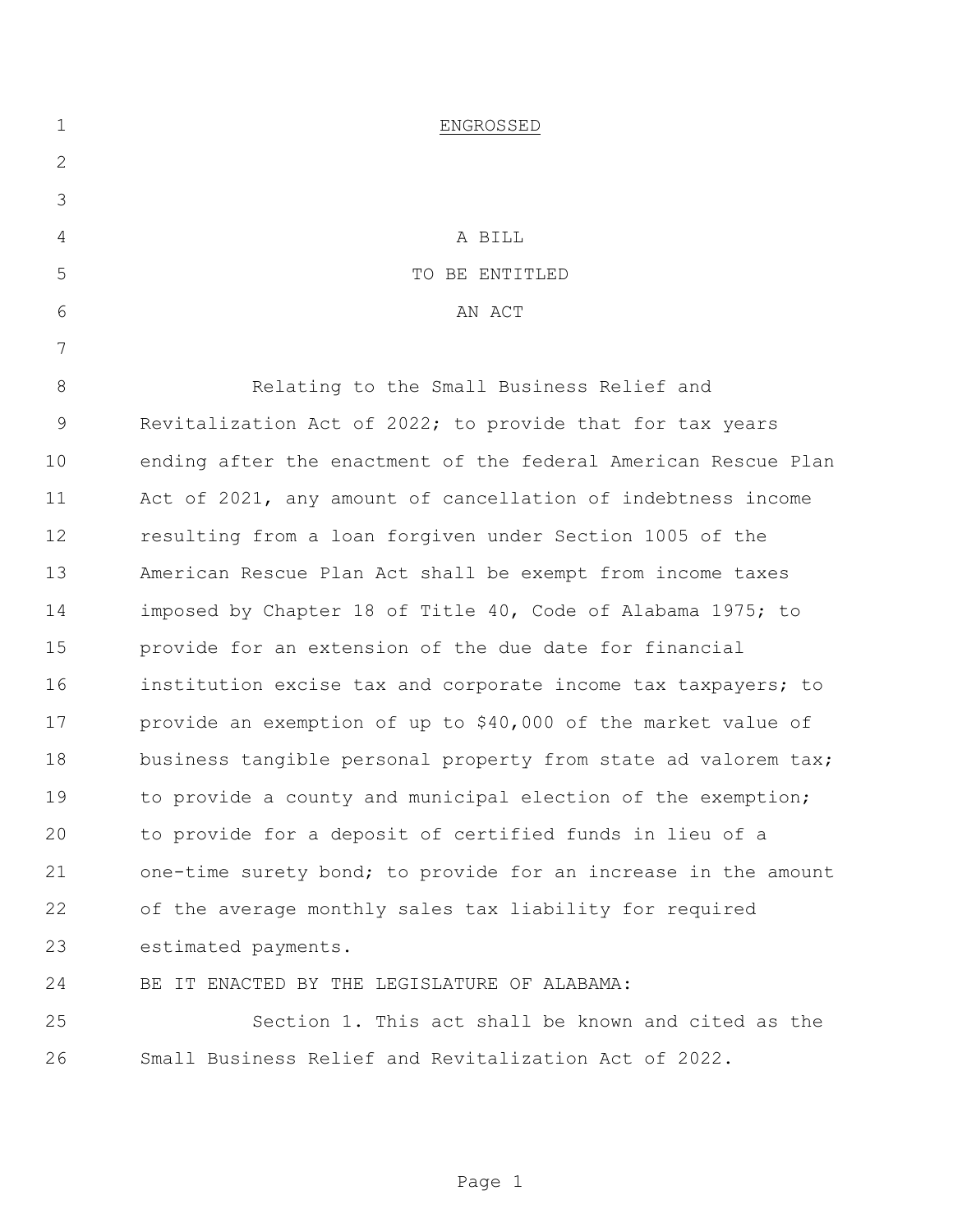Section 2. For tax years ending after the enactment of the federal American Rescue Plan Act of 2021, any amount of cancellation of indebtness income resulting from a loan forgiven under Section 1005 of the federal American Rescue Plan Act shall be all of the following:

 (1) Exempt from income taxes imposed by Chapter 18 of Title 40, Code of Alabama 1975, to the same extent as the amount is exempt from federal income tax under Section 1005 of the federal American Rescue Plan Act of 2021.

 (2) Not considered in determining the deductibility of otherwise deductible expenses allowed to be paid with the exempt funds, including, but not limited to, payroll, utilities, mortgage interest, or rent, to the same extent as the expenses remain deductible in calculating federal income tax under Section 1005 of the federal American Rescue Plan Act of 2021.

 (3) Excluded from any and all calculations in determining a taxpayer's federal income tax deduction pursuant to Chapter 18 of Title 40, Code of Alabama 1975.

20 Section 3. Sections 40-16-3.1 and 40-18-39.1 40-18-39.2 are added to the Code of Alabama 1975, to read as follows:

§40-16-3.1.

 (a)(1) For tax years beginning on or after January 1, 2021, a financial institution excise taxpayer shall be allowed one month following the due date of the corresponding federal income tax return, including applicable extensions, to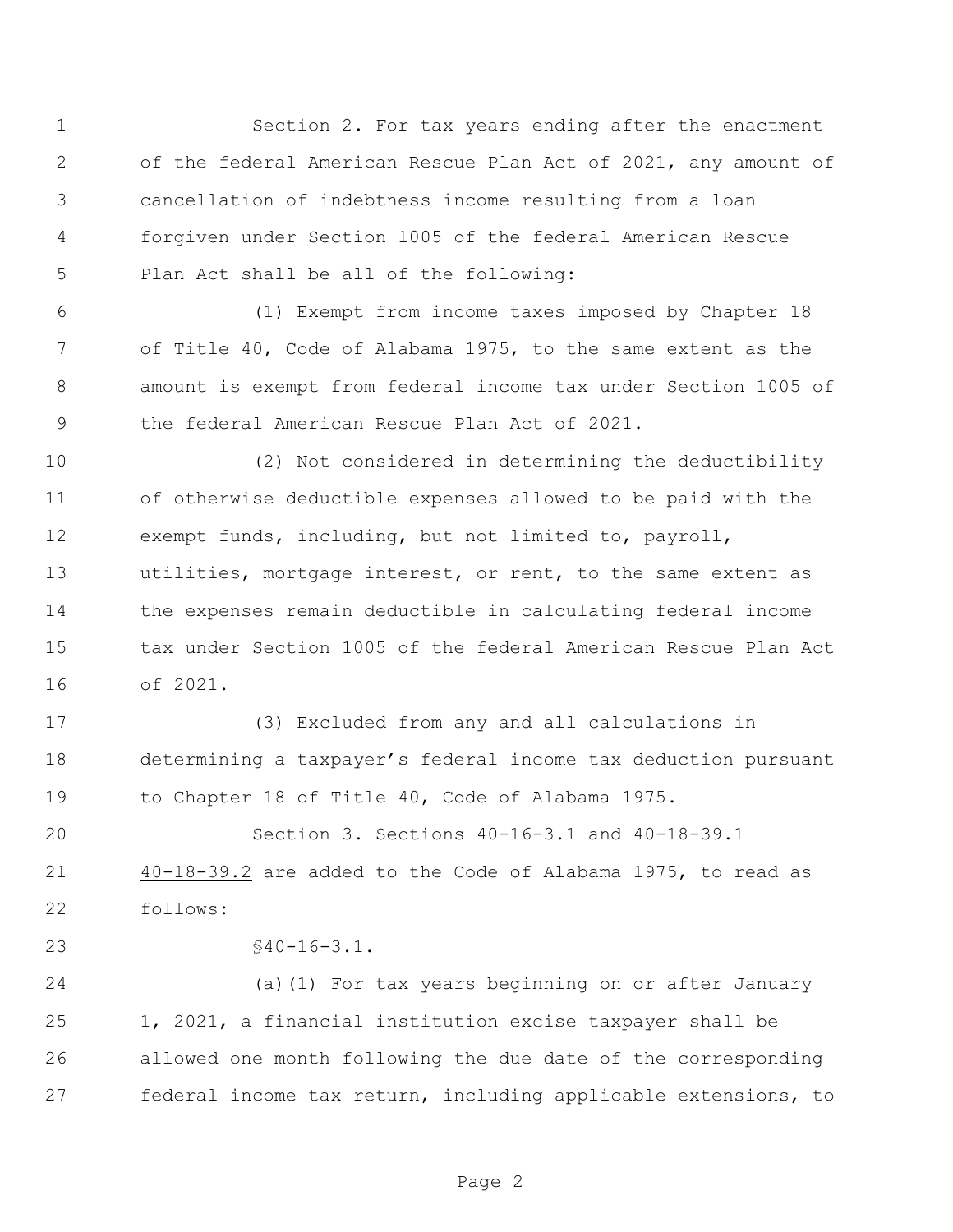file the Alabama financial institution excise tax return as required by Section 40-16-3, Code of Alabama 1975.

 (2) For tax years beginning on or after January 1, 2020, but prior to January 1, 2021, the department may allow a financial institution excise taxpayer one additional month following the due date of the corresponding federal income tax return, including applicable extensions, to file the Alabama financial institution excise tax return, upon request by the taxpayer and approval by the department.

 (b) The extension provided in this section shall not allow a taxpayer to defer payment of a financial institution excise tax liability beyond the original due date provided in Section 40-16-3, Code of Alabama 1975.

## §40-18-39.1. 40-18-39.2

 (a)(1) For tax years beginning on or after January 1, 2021, a corporate income taxpayer shall be allowed one month following the due date of the corresponding federal income tax return, including applicable extensions, to file the Alabama corporate income tax return as required by Section 40-18-39, Code of Alabama 1975.

 (2) For tax years beginning on or after January 1, 2020, but prior to January 1, 2021, the department may allow a corporate income taxpayer one additional month following the due date of the corresponding federal income tax return, including applicable extensions, to file the Alabama corporate income tax return, upon request by the taxpayer and approval by the department.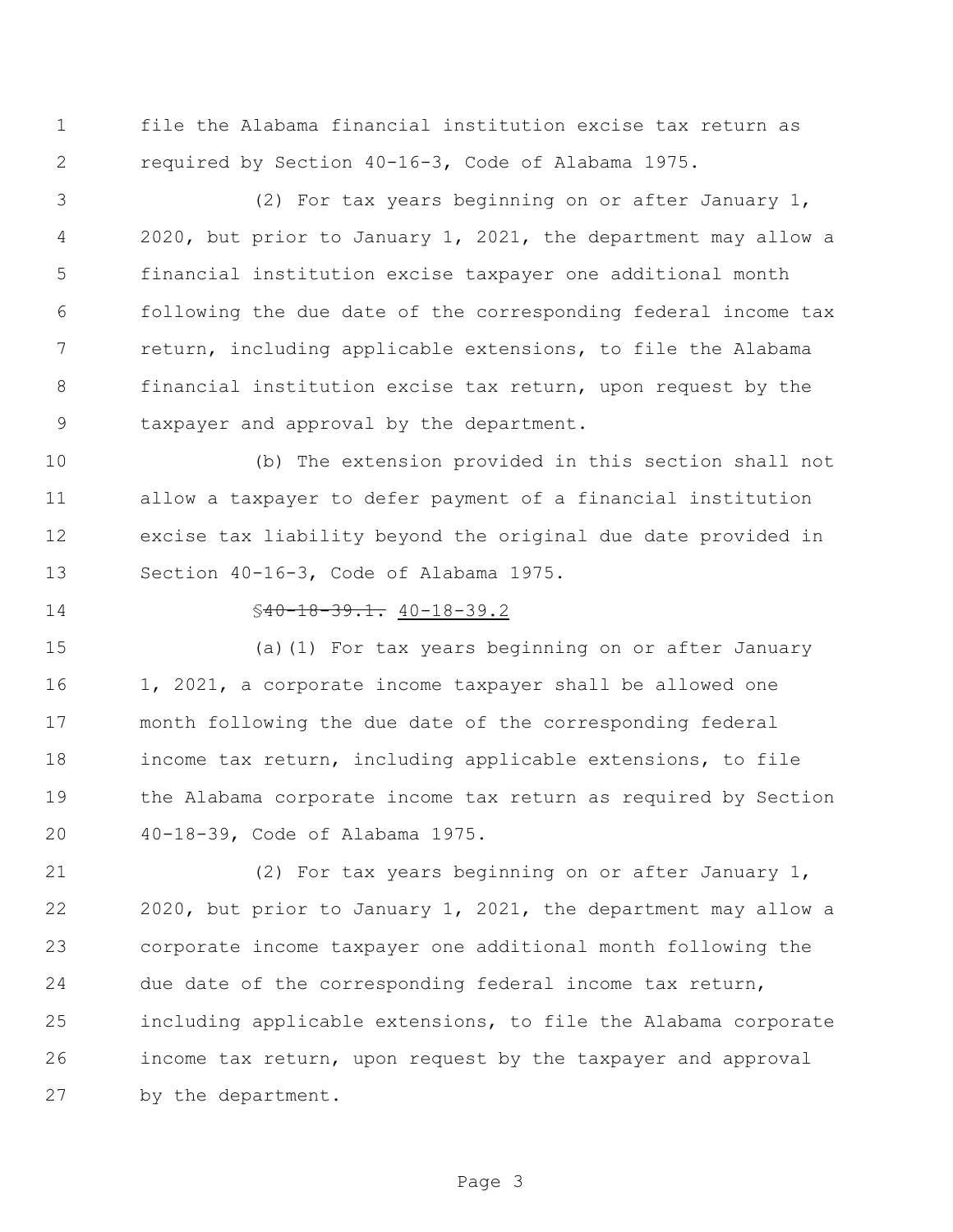(b) The extension provided in subsection (a) shall not allow a taxpayer to defer payment of a corporate income tax liability beyond the original due date provided in Section 40-18-39, Code of Alabama 1975. Section 4. Section 40-9-1, Code of Alabama 1975, is amended to read as follows: "§40-9-1. "The following property and persons shall be exempt from ad valorem taxation and none other: "(1) All bonds of the United States and this state and all county and municipal bonds issued by counties and municipalities in this state, all property, real and personal, of the United States and this state and of county and municipal corporations in this state; all cemeteries, all property, real and personal, used exclusively for religious worship, for schools or for purposes purely charitable; 17 provided, that property, real or personal, owned by any educational, religious or charitable institution, society or corporation let for rent or hire or for use for business purposes shall not be exempt from taxation, notwithstanding

 for education, religious or charitable purposes; all mortgages, together with the notes, debts and credits secured 24 thereby on real and personal property situated in this state, which mortgages have been filed for record and the privilege tax paid thereon; all security agreements and security interests under the Uniform Commercial Code, together with the

that the income from such property shall be used exclusively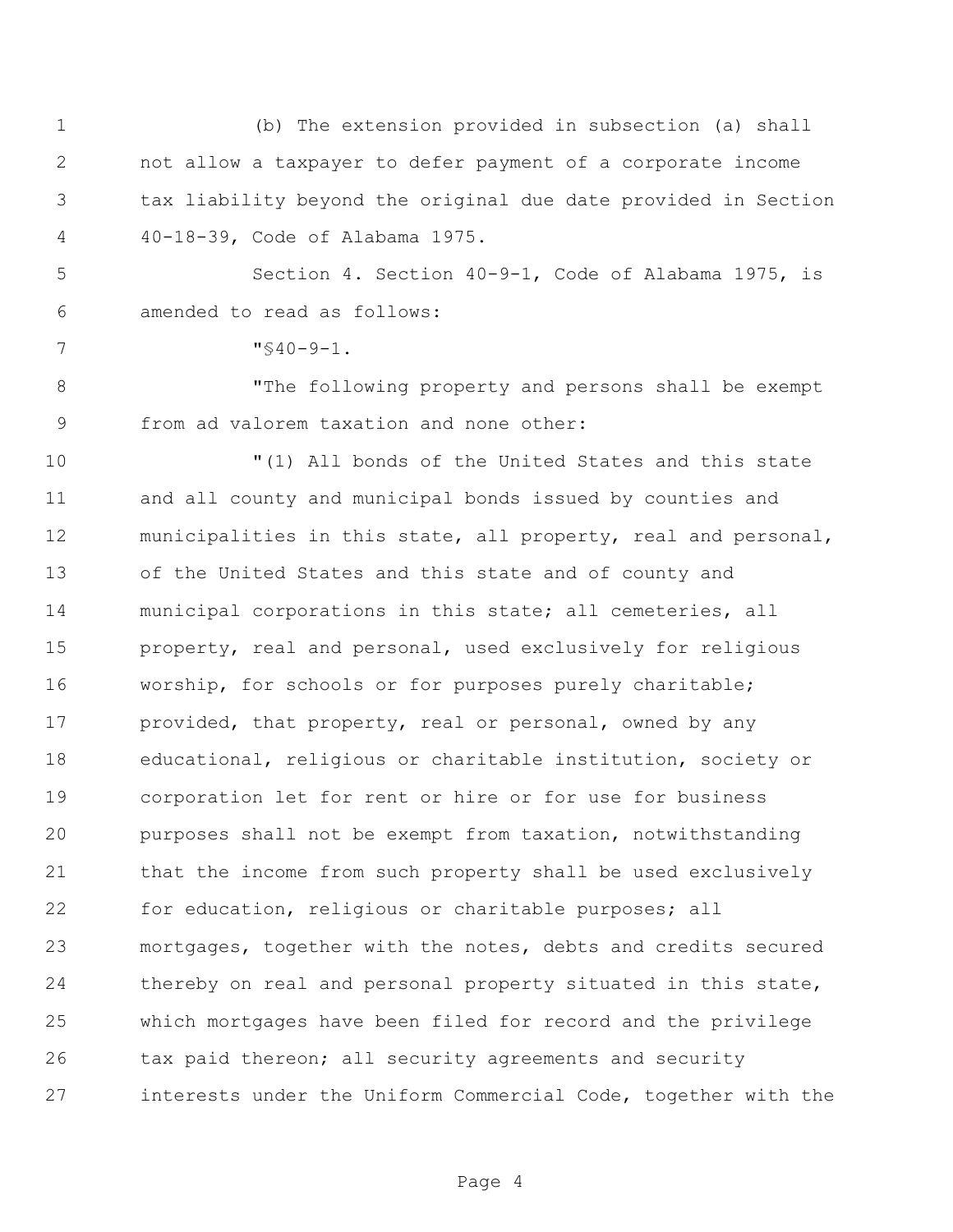notes, debts and credits secured thereby; all money on deposit in any bank or banking institution and all other solvent credits; all warrants issued by county boards of education and city boards of education for the purpose of erecting, repairing, furnishing school buildings or for other school purposes;

 $(2)$  All property, real or personal, used exclusively for hospital purposes, to the amount of \$75,000, where such hospitals maintain wards for charity patients or 10 give treatment to such patients; provided, that the treatment of charity patients constitutes at least 15 percent of the business of such hospitals; provided further, that such hospital need not be assessed for taxation if the owner or manager shall file with the county tax assessor wherein such hospital is located within the time allowed for assessing such property for taxation a certificate that such hospital has 17 done 15 percent charity work in the preceding tax year; and further provided, that such hospital through its owner or manager shall have until the expiration of the preceding tax year to class its work and ascertain whether or not such hospital has done 15 percent of its treatment of patients as charity work;

 "(3) The shares of the capital stock of any corporation owning and operating a hospital, to the extent of \$75,000 in value; provided, that said corporation maintains wards for charity patients and gives treatment to such patients, which treatment constitutes at least 15 percent of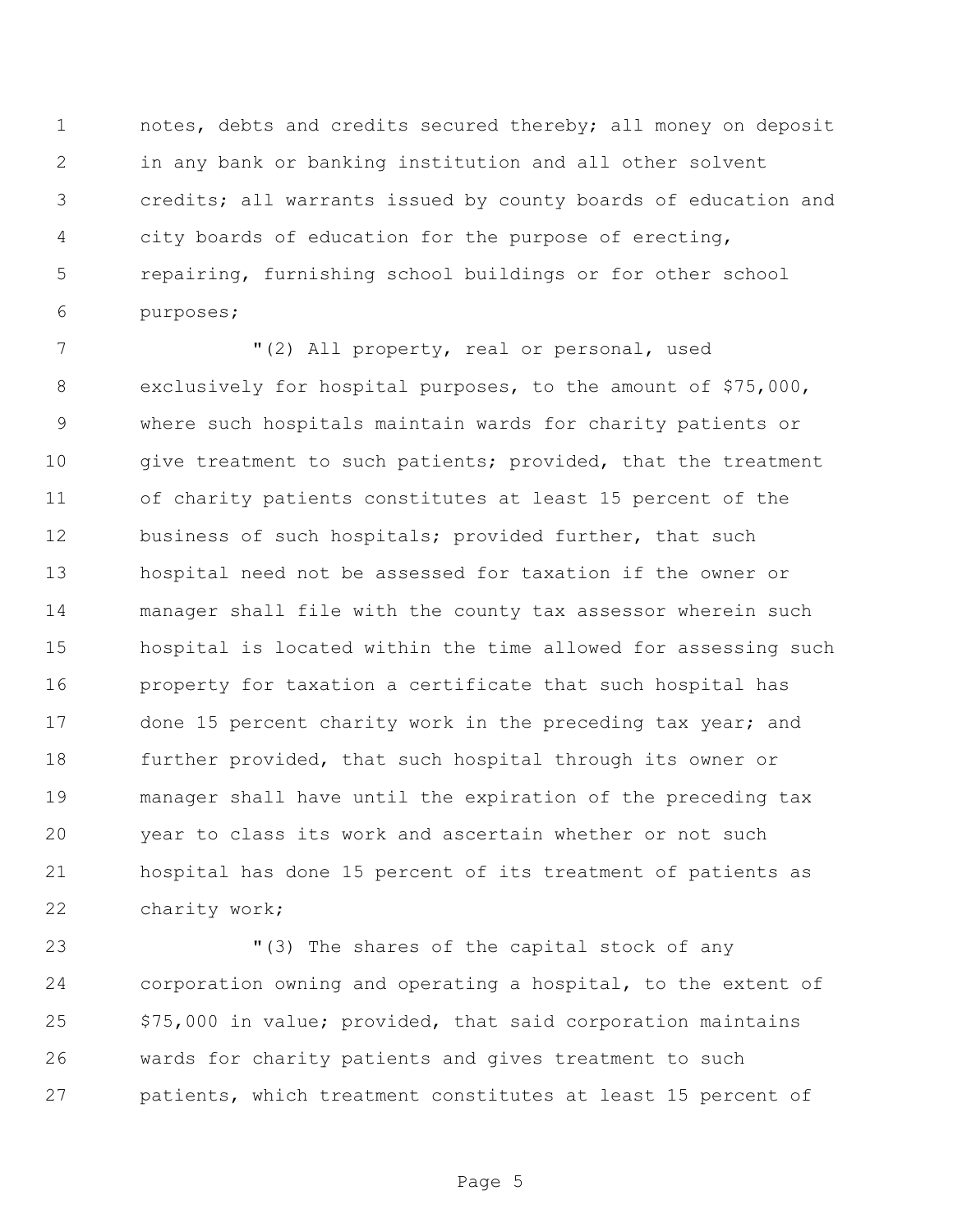1 the business of the hospital of said corporation; provided, that the total exemption granted to any such corporation shall not exceed \$75,000, taking into consideration its real and personal property and the value of its shares of capital stock;

 "(4) All property owned by the American Legion or by Veterans of Foreign Wars or by the Disabled American Veterans, 8 or any post thereof; provided, that such property is used and occupied exclusively by said organization;

 "(5) All the property of literary and scientific institutions and literary societies, when employed or used in 12 the regular business of such institutions;

 "(6) The libraries of ministers of the gospel, all libraries other than those of a professional character and all religious books kept for sale by ministers of the gospel and colporteurs;

 "(7) The property of deaf mutes and insane persons to the extent of \$3,000 and the property of blind persons to the extent of \$12,000;

20  $(8)$  All family portraits;

 "(9) All cotton, livestock or agricultural products which have been raised or grown in the State of Alabama and which shall remain in the hands of the producer thereof, or his landlord, or in the hands of a cooperative association for all time, and for a period of one year in the hands of the purchaser or the manufacturer;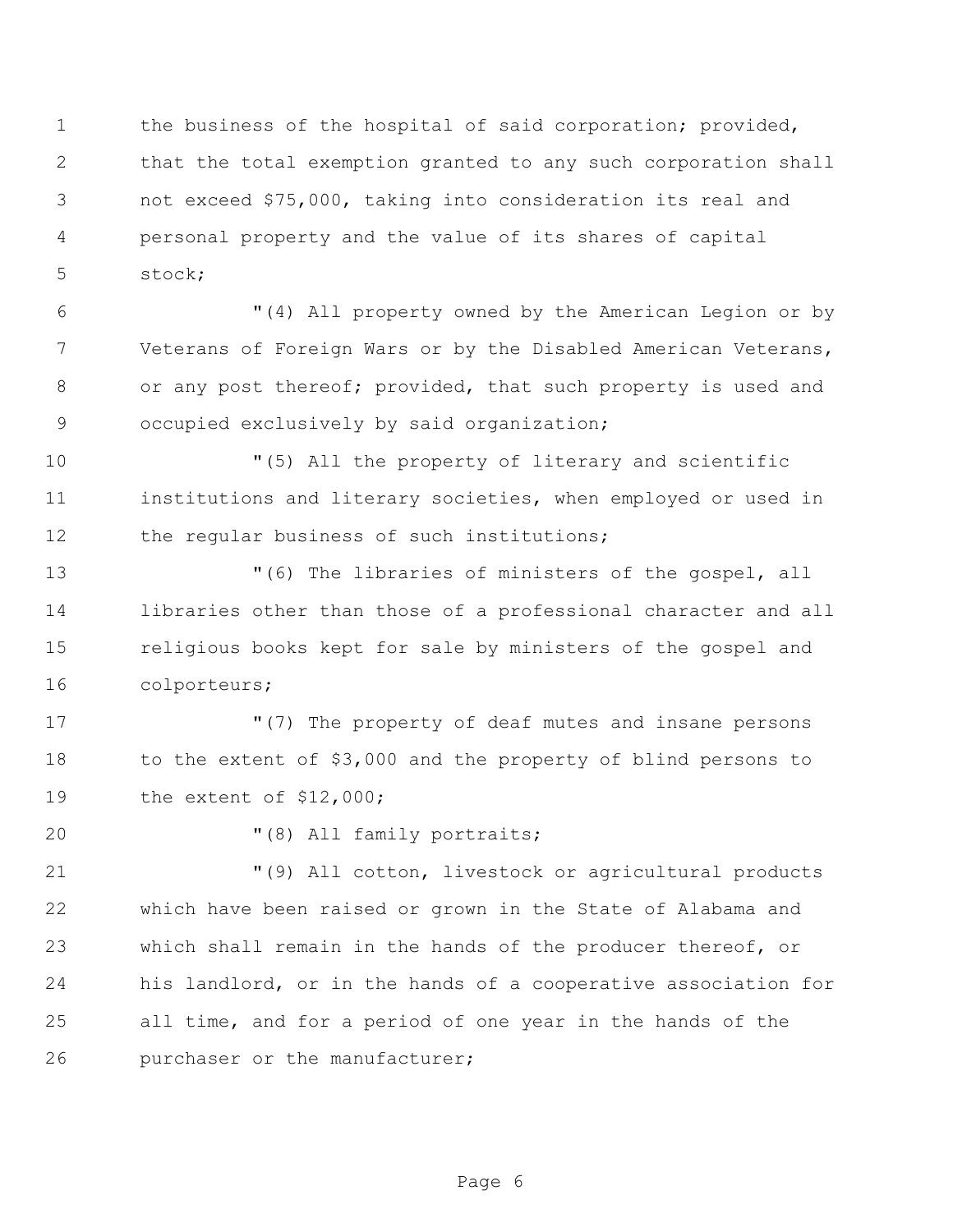"(10) All cotton, wherever grown, stored in licensed warehouses in the State of Alabama for a period not exceeding 12 months;

 "(11) Provisions and supplies on hand for the current year for the use of the family and the making of crops; all wearing apparel; farming tools; tools and implements of mechanics to the value of \$200; all livestock, including mules, studs, jacks and jennets, cattle, horses, cows, calves, hogs, sheep and goats; household and kitchen 10 furniture and one sewing machine;

 $\blacksquare(12)$  No license or taxation of any character, except franchise taxes provided by Section 229 of the Constitution of the State of Alabama, shall be collected or required to be paid to the state or any county or municipality 15 therein by any state or county fair, agricultural association, stock, kennel or poultry show. Athletic stadiums owned and controlled by universities, schools or colleges and which are used exclusively for the purpose of promoting intercollegiate or interschool athletics; provided, that the revenue received from athletic stadiums, when admission is charged, shall be used for the benefit of athletic associations of such universities, colleges or schools. Nothing contained in this subdivision shall be construed to prohibit any municipality, county or state from imposing any license tax upon or for the privilege of engaging in the business of supplying services for hire or reward or selling commodities other than livestock, farm products or farm implements or conducting or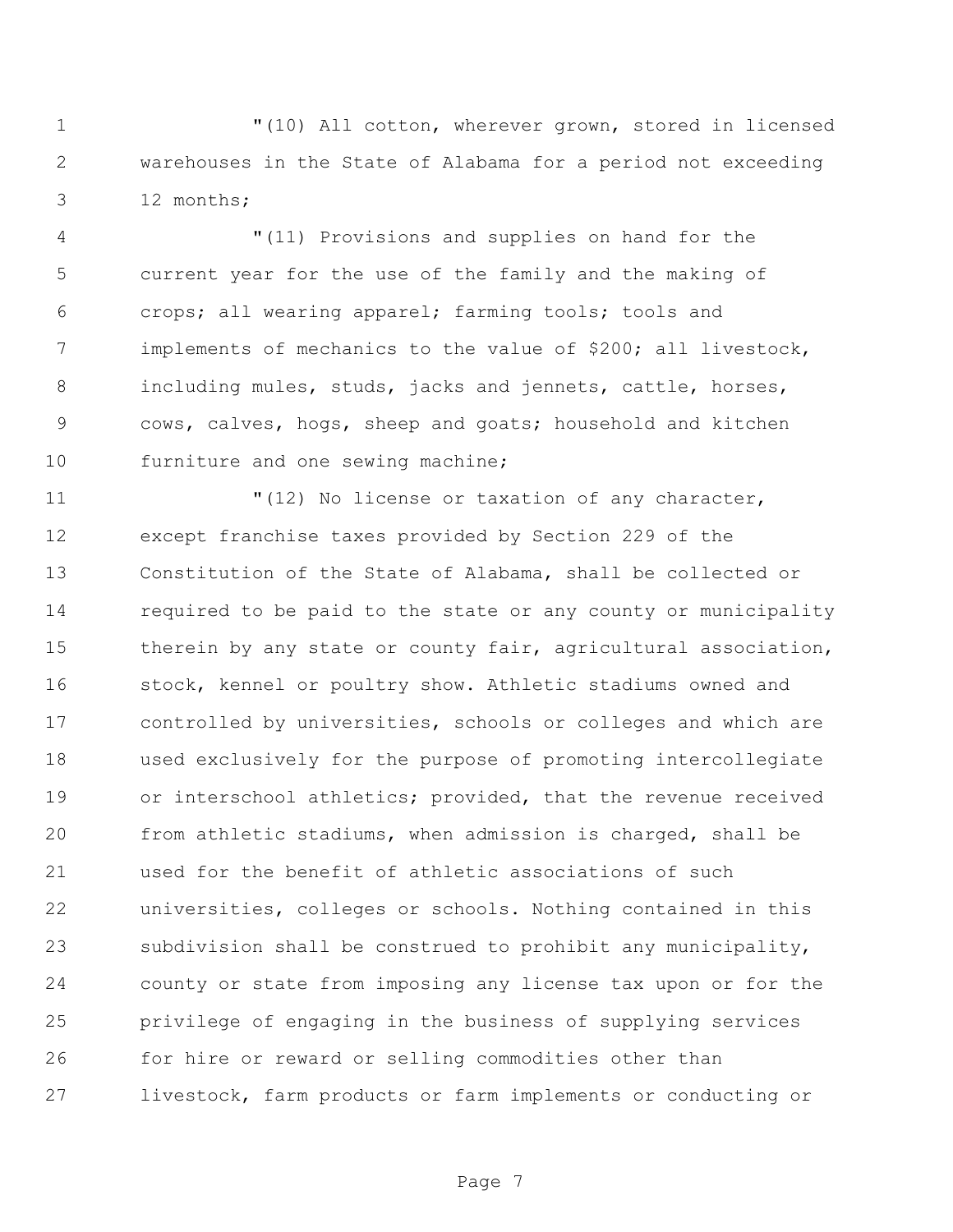operating devices or games of skill or amusements or other games or devices, or conducting or operating shows, displays or exhibits other than shows, displays or exhibits of agricultural implements, farm products, livestock and athletic prowess;

 "(13) All material, including without limitation coke, to be compounded or further manufactured, when stocked 8 at any plant or furnace for manufacturing purposes in Alabama;

 "(14) All articles manufactured in Alabama, including pig iron, in the hands of the producer or manufacturer thereof, for 12 months after its production or manufacture;

 "(15) All property, both real and personal, owned by any unit or organization of the Alabama National Guard officially recognized as such by the federal government and organized and maintained by the state, and all property owned by shares and used exclusively by and kept exclusively in the possession of any such unit or organization of the Alabama National Guard, the annual rent or hire of which is not in excess of the annual state, county and municipal taxes on said property shall be exempt from taxation by the state, and the county and municipality in which the same may be situated;

"(16) All poultry;

 "(17) The property of all incompetent veterans to the value of \$3,000;

 "(18) The following items of personal property when owned by individuals for personal use in the home or usually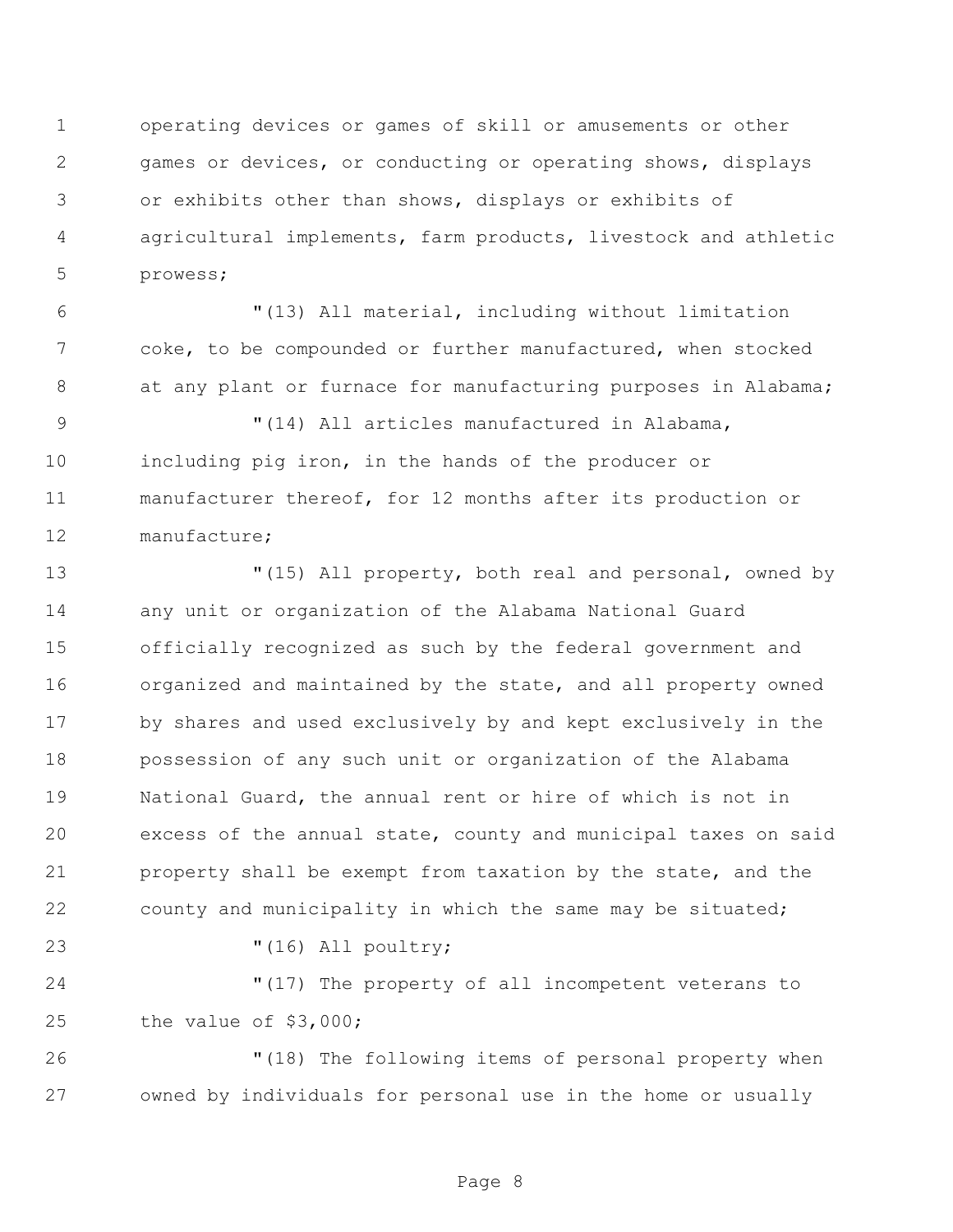kept at the home of the owner and not carried as stocks of merchandise, namely: Libraries; phonographs; pianos and other musical instruments; paintings; precious stones, jewelry, plate silverware, ornaments and articles of taste; watches and clocks; wagons, buggies, bicycles, guns, pistols, canes, golf sticks, golf bags and sporting goods; money hoarded; radios; mechanical and electrical refrigerators; electrical appliances;

 "(19) All property owned by the Benevolent and Protective Order of Elks, Fraternal Order of Police, Fraternal Order of Eagles or Loyal Order of Moose, or lodge thereof; provided, that such property is used and occupied exclusively 13 by such organization;

 "(20) All devices, facilities or structures, and all identifiable components thereof or materials for use therein, acquired or constructed primarily for the control, reduction 17 or elimination of air or water pollution;

18  $(21)$  Tobacco leaf stored in hogsheads;

 "(22) All farm tractors, as that term is defined in subdivision (19) of Section 32-1-1.1; and all farming implements, as that term is used in subdivision (b)(5) of Section 40-11-1, as amended, when used exclusively in connection with agricultural property as defined in subdivision (b)(3) of Section 40-8-1, as amended;

 "(23) All stocks of goods, wares and merchandise described in subdivision (b)(4) of Section 40-11-1, as amended; and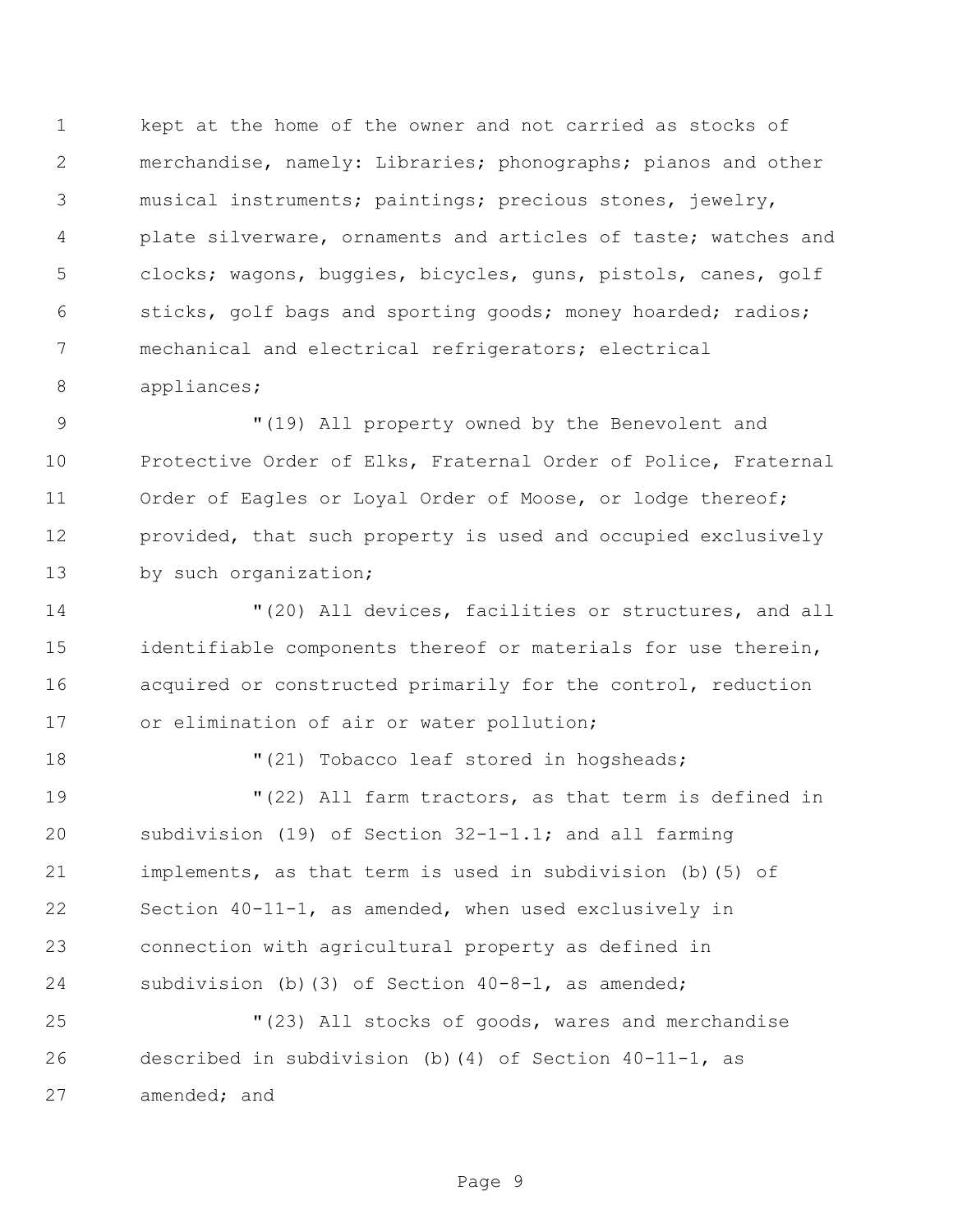"(24) All aircraft, replacement parts, components, systems, supplies and sundries affixed or used on said aircraft, and ground support equipment and vehicles used by or for the aircraft, when used by a certificated or licensed air carrier with a hub operation within this state, for use in conducting intrastate, interstate or foreign commerce for transporting people or property by air. For the purpose of 8 this subdivision, the words "hub operation within this state" shall be construed to have all of the following criteria:

10 There originates from the location 15 or more flight departures and five or more different first-stop destinations five days per week for six or more months during 13 the calendar year; and

 "b. Passengers and/or property are regularly exchanged at the location between flights of the same or a different certificated or licensed air carrier.

 "(25) All property described in Title 12 U.S.C. §1701(Q), commonly known as HUD 202 property, is hereby exempt from any and all ad valorem taxes.

 "(26) All vessels and equipment thereon, used predominantly in the business of commercial shrimping by the owners thereof.

 "(27)a. The tangible personal property owned by a business and reported in accordance with the provisions of Article 1 of Chapter 7, Title 40, to the extent of forty thousand dollars (\$40,000) in market value is hereby exempt from the state levied ad valorem tax.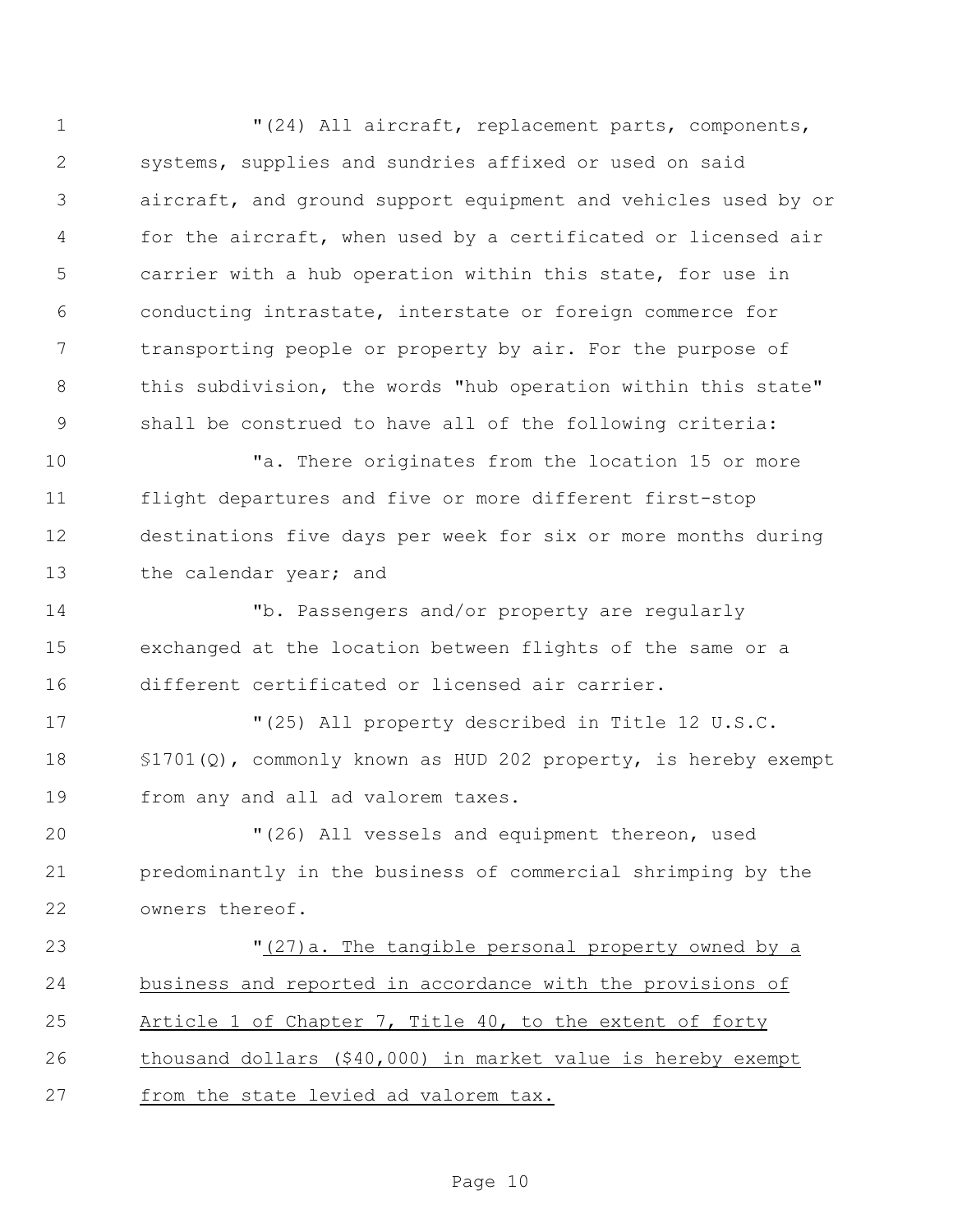1 The May county or municipality may, by resolution or ordinance, adopt the exemption provided in subdivision (27)a. for county or municipal ad valorem taxes levied on tangible personal property. Such ordinance or resolution must be adopted at least 90 days prior to October 1 of the effective date of this act or 90 days prior to October 1 of the electing 7 year."

 Section 5. Sections 40-23-6, 40-23-6.1, and 40-23-7, Code of Alabama 1975, are amended to read as follows:

"§40-23-6.

 "(a) If any person shall engage in or continue in any business for which a privilege tax is imposed by Section 40-23-2 as a condition precedent to engaging or continuing in 14 such business, the person shall apply for and obtain from the Department of Revenue a license to engage in and to conduct such business for the current tax year upon the condition that the person shall pay the taxes accruing to the State of Alabama under the provisions of this division; provided, that no license shall be issued under the provisions of this division to any person who has not complied with the provisions of this division, and no provision of this division shall be construed as relieving any person from the payment of any license or privilege tax now or hereafter imposed by law.

 "(b)(1) Any person applying for an initial license or the renewal of an expired or cancelled license on or after January 1, 2020, who is in the business of selling at retail products that may be purchased from a seller, as defined in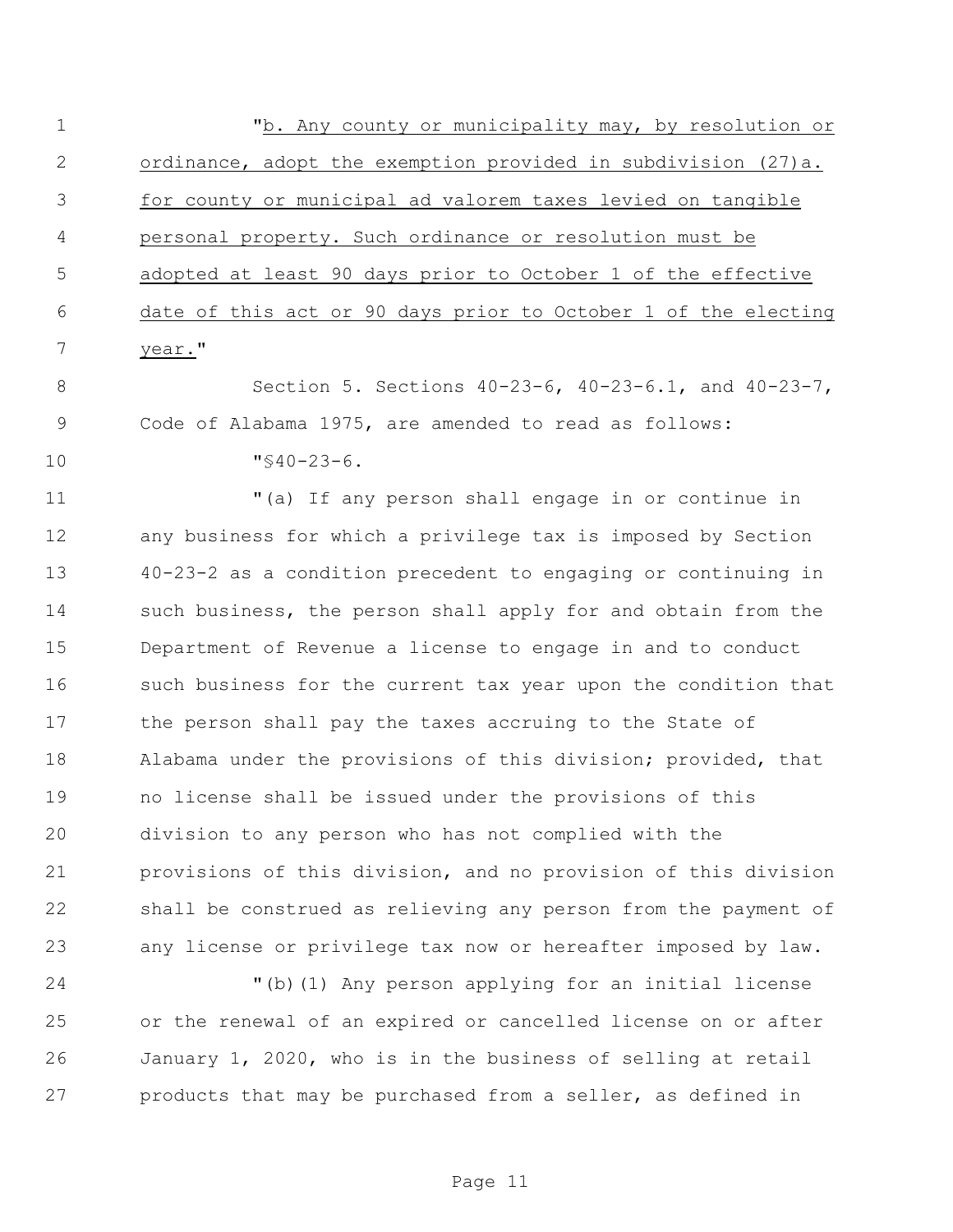Section 40-23-260, shall be required to purchase and maintain a one-time surety bond for a two-year period, executed by the applicant as principal and by a corporate surety company qualified to do business in this state as surety, in the amount of twenty-five thousand dollars (\$25,000). The bond shall be in a form to be approved by the commissioner and shall be conditioned upon the licensee collecting and remitting sales tax pursuant to this chapter and any rules promulgated thereunder. The bond shall be payable to the commissioner and to his or her successors in office.

 "(2) Any person required to purchase and maintain a one-time surety bond as provided for in subdivision (1) may, in lieu of purchasing the surety bond, deposit with the department certified funds equivalent to the amount of the surety bond.

 $\sqrt{2}$  (3) The department shall provide a waiver for the surety bond as required pursuant to subdivision (1) where the person applying for an initial license or the renewal of an expired or cancelled license and a current licensee are related parties as defined in Section 40-23-190(b), or members of a controlled group of corporations as defined in 26 U.S.C. 22 § 1563, or with respect to any other business, whether or not incorporated, which would be members of a controlled group if similar rules applied to the business, and the related party's current licensee has been compliant over the previous two-year period.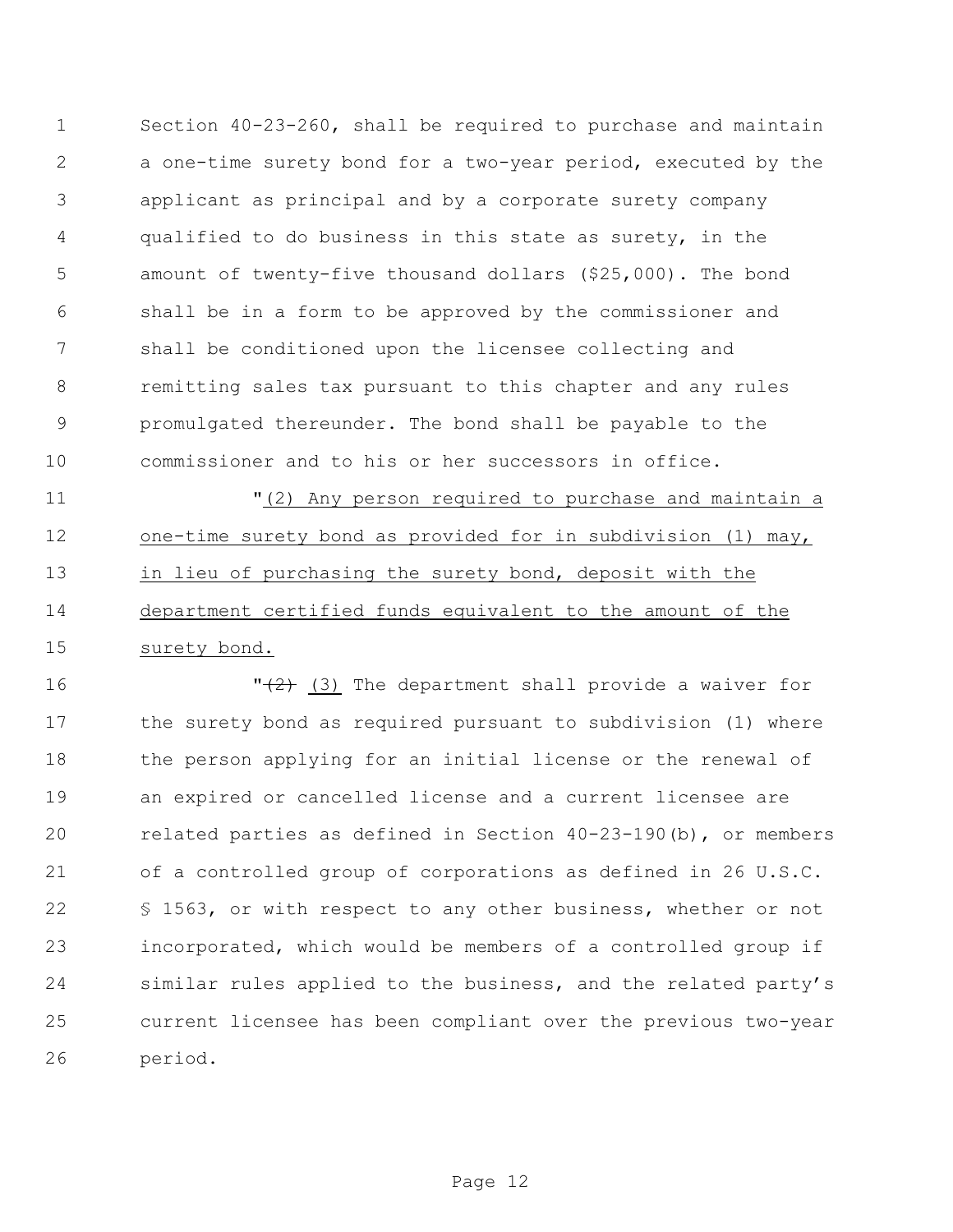"(c)(1) Any licensee who becomes non-compliant in the collection and remittance of sales tax during any period occurring on or after January 1, 2020, shall be required to purchase and maintain a one-time surety bond for a two-year period in the amount of the actual sales tax liability for the three months immediately preceding the non-compliant period, however not less than the amount as prescribed in subsection (b)(1). For the purpose of this section, a licensee shall be deemed non-compliant when a final assessment that has been entered against the licensee is no longer subject to appeal and the licensee has not paid or otherwise satisfied the liability associated with the final assessment within 30 days from the date on which the final assessment was no longer subject to appeal. The surety bond shall be in a form to be approved by the commissioner and shall be conditioned upon the licensee collecting and remitting sales tax pursuant to this chapter and any rules promulgated thereunder. The bond shall be payable to the commissioner and to his or her successors in office.

 "(2) Any licensee required to purchase and maintain a one-time surety bond as provided for in subdivision (1) may, in lieu of purchasing the surety bond, deposit with the department certified funds equivalent to the amount of the surety bond.

25  $\sqrt{2}$  (3) The department shall notify a licensee at his or her last known address by first class U.S. mail or by certified mail, return receipt requested, when a bond is being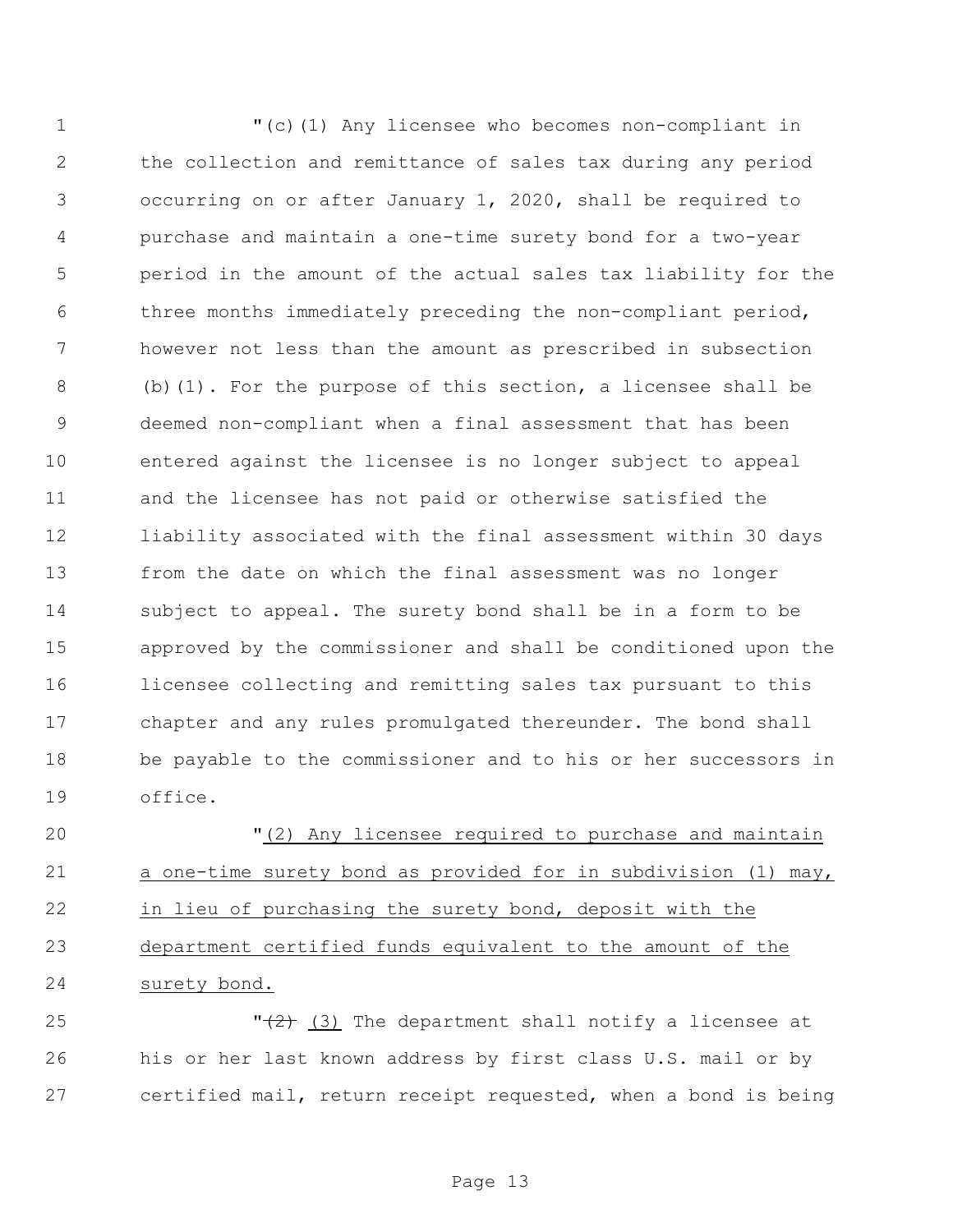required pursuant to subdivision (1). The licensee, within 30 days from the date the notice is mailed by the department, shall file the bond or make a deposit of certified funds as requested by the department or file a notice of appeal with the Alabama Tax Tribunal as allowed under Section 40-2A-8(a). The department may immediately cancel a license upon the expiration of the 30-day period set out above if the licensee fails to either provide the required surety bond, make a deposit of certified funds, or timely appeal to the Alabama Tax Tribunal. Furthermore, a cancelled license shall not be renewed until the licensee provides the required surety bond or deposit of certified funds.

 "(d) After two years of continuous compliance, a licensee shall be exempt from the surety bond requirement so long as the licensee collects and timely remits sales tax pursuant to this chapter and any rules promulgated thereunder. "§40-23-6.1.

18 The commissioner, subject to the appeal provisions allowed in Chapter 2A, may suspend or revoke a license, or deny a license application or renewal, issued under Section 40-12-221, 40-23-6, or 40-23-66 for reasonable cause including the following:

 "(1) Fraud practiced or any material misstatement in the license application.

 "(2) Changes of conditions in ownership or business structure after a license is granted or the failure to engage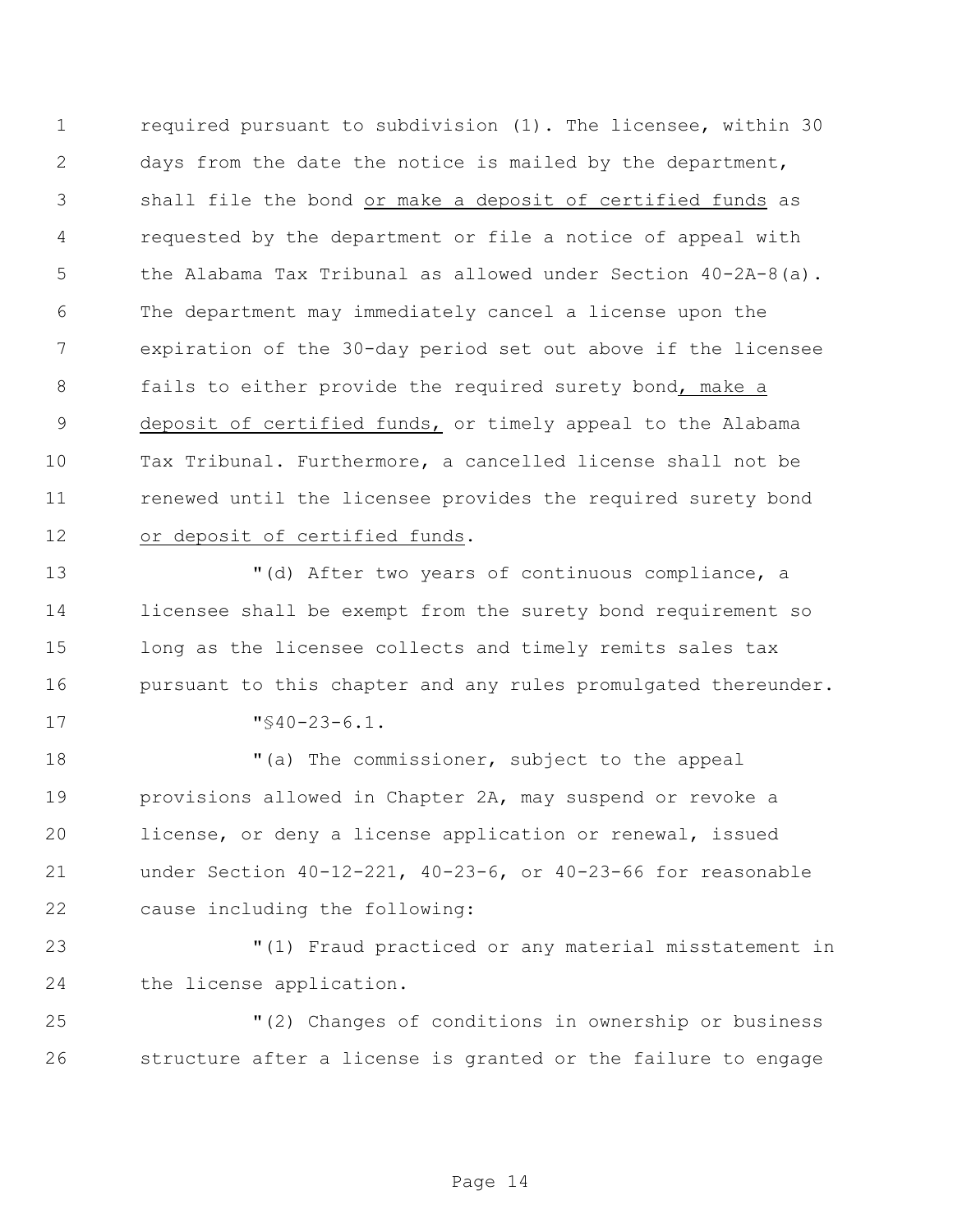in or continue to engage in business for which the license is issued.

 "(3) Failure to comply with Chapter 12 and this chapter, or any rule adopted thereunder.

 "(4) Failure to provide or maintain a surety bond or in lieu of purchasing the surety bond, deposit with the department certified funds equivalent to the amount of the 8 surety bond, as required in Section 40-23-6.

 "(b) The Department of Revenue may adopt rules to administer this section.

"§40-23-7.

12 The taxes levied under this division, except as otherwise provided in subsection (d), shall be due and payable in monthly installments on or before the 20th day of the month next succeeding the month in which the tax accrues.

 "(b) Except as otherwise provided in subsection (d), on or before the 20th day of each month, every person on whom 18 the taxes levied by this division are imposed shall report to the department, on a form prescribed by the department, a true and correct statement showing such information as the department may require, and shall pay to the department the amount of taxes shown to be due.

 "(c) Any taxpayer liable for taxes under this division whose average monthly state sales tax liability was 25 two thousand five hundred dollars  $(52,500)$  five thousand dollars (\$5,000) or greater during the preceding calendar year shall make estimated payments to the department on or before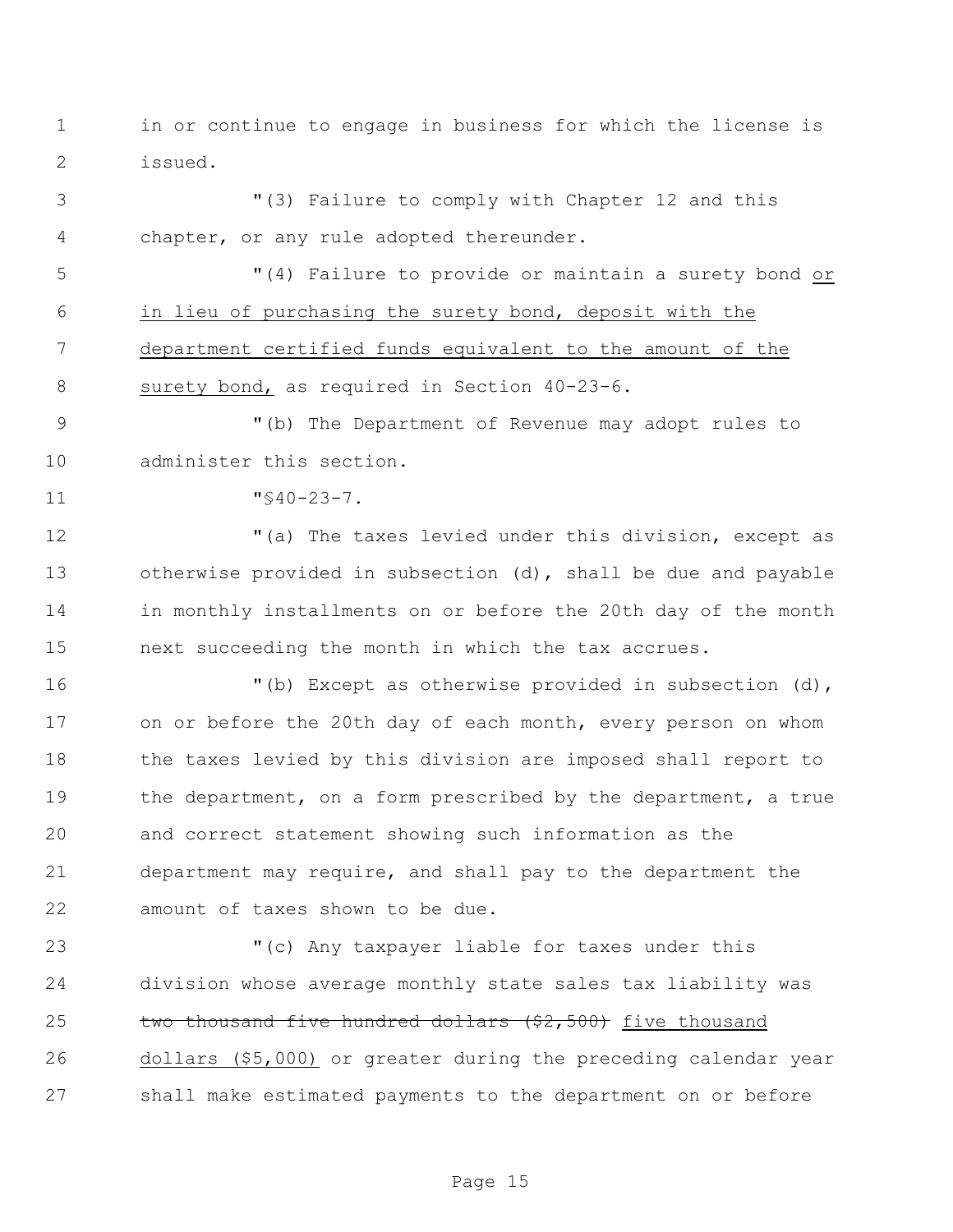the 20th day of the month in which the liability occurs as follows:

 "(1) The amount of the first estimated payment shall be 66 2/3 percent of the taxpayer's actual tax liability for the month of October 1983; thereafter the amounts of the payment shall be the lesser of 66 2/3 percent of the taxpayer's actual tax liability for the same calendar month of the preceding year or 66 2/3 percent of the current month's estimated liability.

 "(2) Any outstanding credit or deficit arising from the taxpayer's overpayment or underpayment of his or her final liability shall be applied to either increase or reduce that month's final tax liability which shall be reported and paid not later than the 20th day of the month next succeeding the month in which the tax accrues.

 "(3) This subsection shall not apply to Sections 11-51-180, 11-51-200, 40-12-4, nor to any municipal or county taxes levied by past or future special or local acts of the Legislature.

 "(d) Taxpayers meeting the criteria set forth in this subsection may elect to file quarterly, semi-annually, or annually. Any election to file quarterly, semi-annually, or annually shall be made in writing no later than February 20 of each year and shall be filed with the department in the manner prescribed by the department. Qualifying taxpayers electing to file quarterly, semi-annually, or annually, shall report to the department, on a form prescribed by the department, a true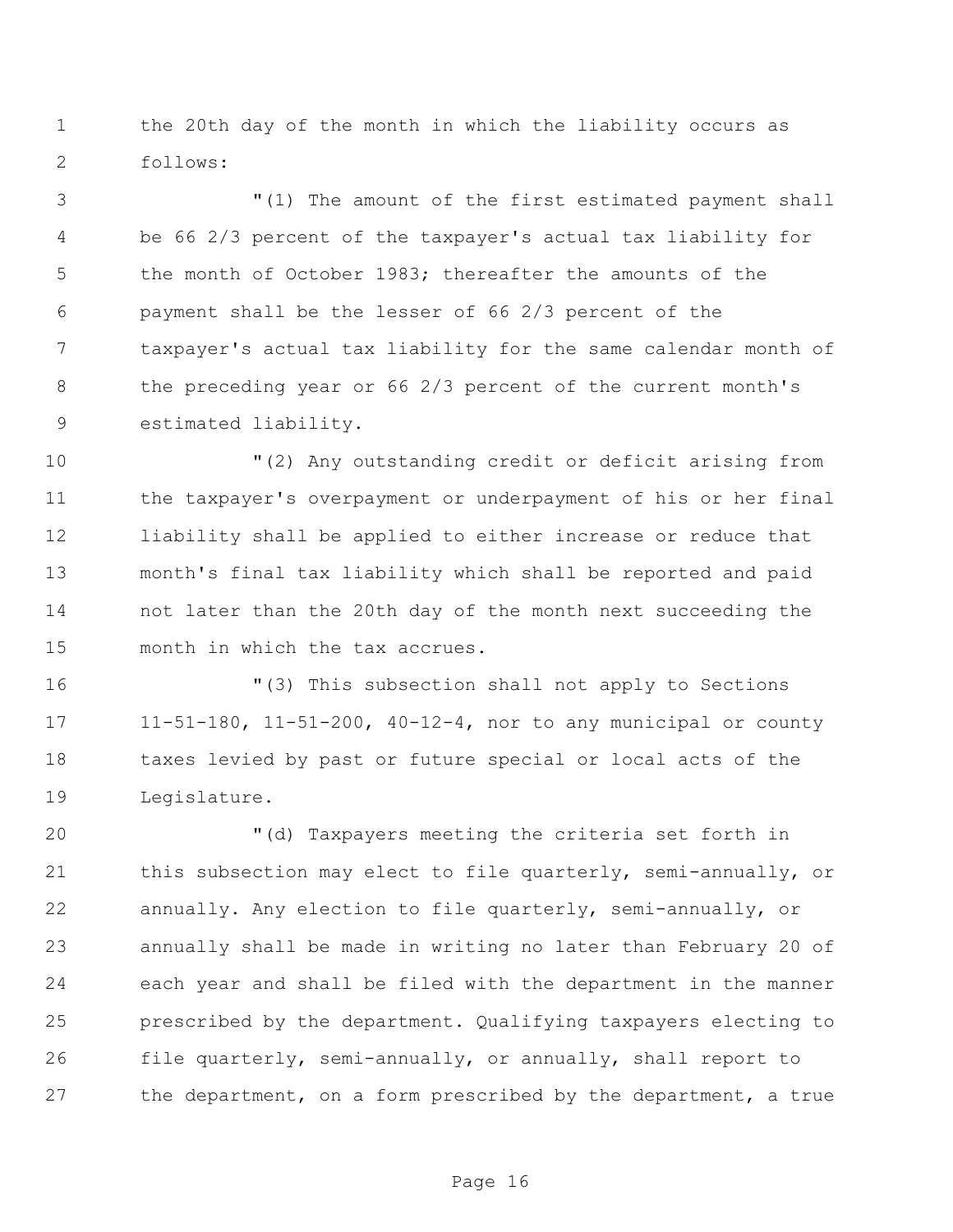and correct statement showing such information as the department may require. Qualifying taxpayers shall pay to the department the amount of tax shown to be due on or before the applicable deadlines, under any rules as may be prescribed, as follows:

 "(1) When the total state sales tax for which any person is liable under this division is less than \$2,400 during the preceding calendar year, the person may elect to file quarterly returns. Quarterly returns and payments of the amount of tax shown to be due shall be due on or before the 20th day of the month next succeeding the end of the quarter for which the tax is due.

 "(2) When the total state sales tax for which any person is liable under this division is less than \$1,200 during the preceding calendar year, or the person liable for 16 the tax has made retail sales in this state during no more 17 than two, 30 consecutive day periods during the preceding calendar year, the person may file semi-annual returns. The semi-annual returns and payment of the amount of the tax shown to be due shall be due on or before July 20 and January 20 following the end of the six-month period for which the tax is due.

 "(3) When the total state sales tax for which any person is liable under this division during the preceding calendar year is less than six hundred dollars (\$600), or the person liable for the tax has made retail sales in this state during no more than one, 30 consecutive day period during the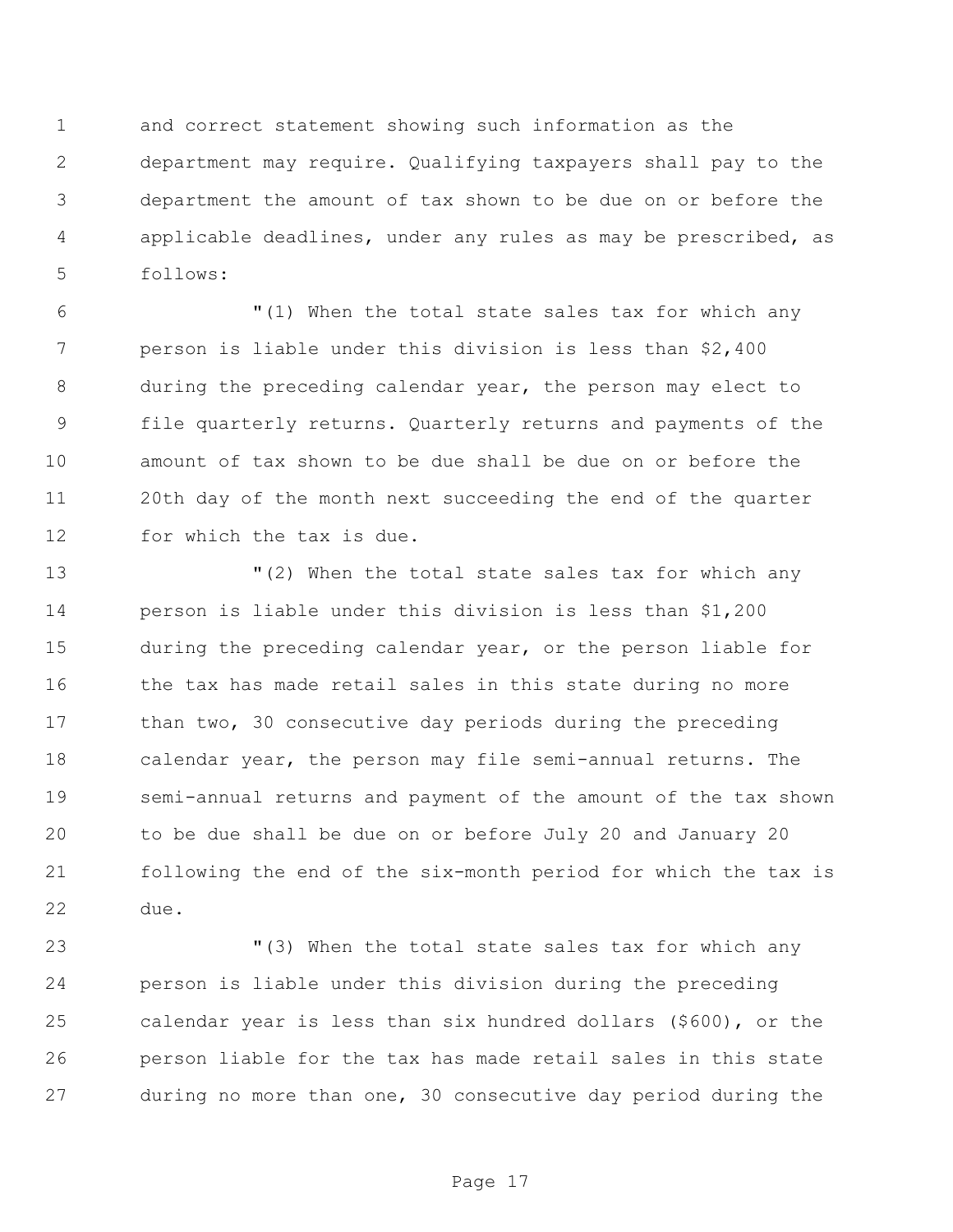preceding calendar year, the person may elect to file an annual return. The annual return and payment of the tax shown to be due shall be due on or before January 20 following the end of the annual period for which the tax is due.

 "(e) The department, for good cause, may extend the time for making any state or state-administered return required under this division, but the time for filing any such return shall not be extended for a period greater than 30 days from the date such return is due to be made."

 Section 6. The Department of Revenue may adopt rules for the implementation and administration of this act.

 Section 7. Section 4 of this act shall become effective October 1, 2023. Section 5 of this act shall be effective on the first day of the third month, following its passage and approval by the Governor, or its otherwise becoming law. All other sections of this act shall be effective immediately, following its passage and approval by 18 the Governor, or its otherwise becoming law.